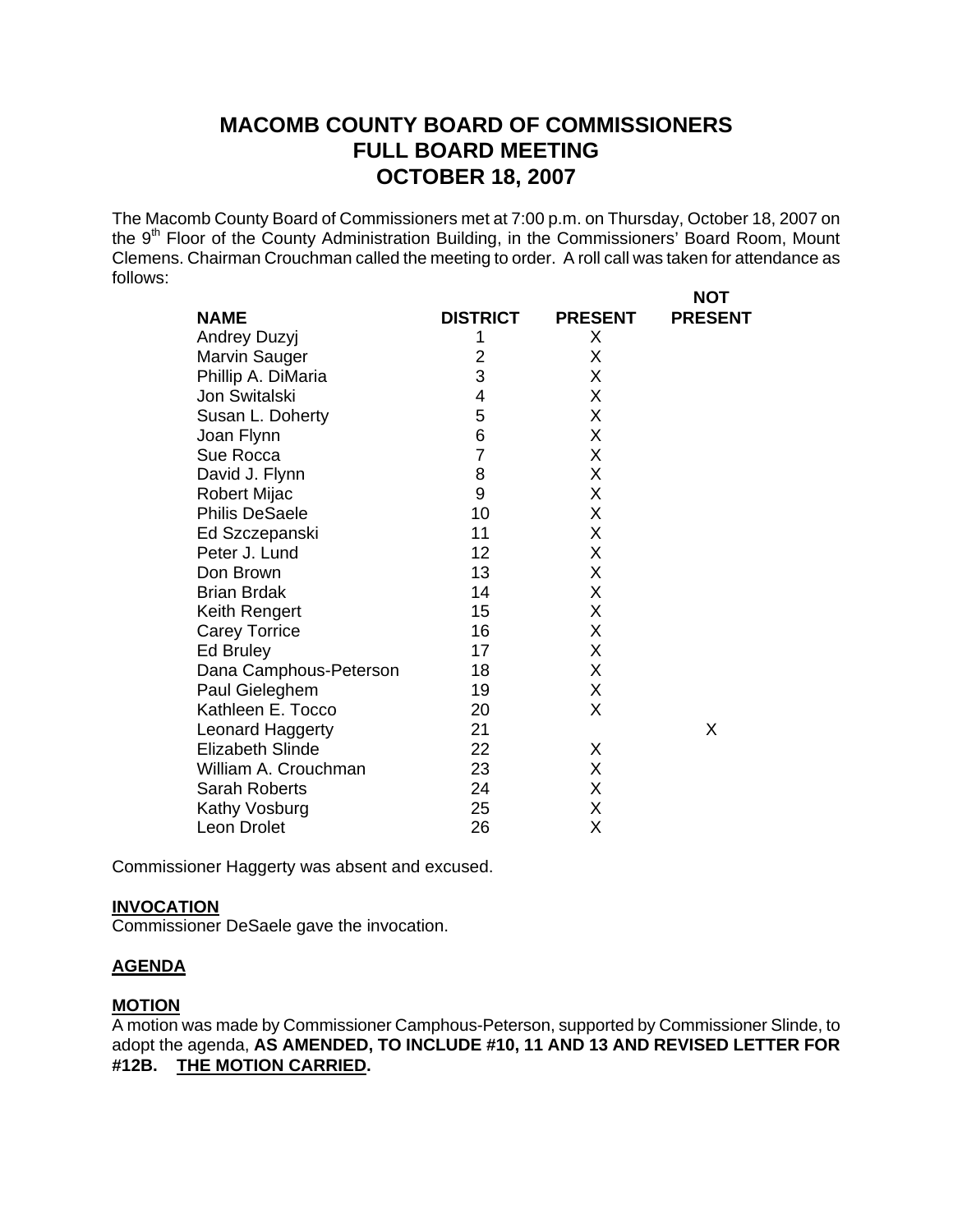### **MINUTES**

### **MOTION**

A motion was made by Commissioner Drolet, supported by Commissioner Camphous-Peterson, to approve the minutes of September 27, 2007. **THE MOTION CARRIED**.

### **PUBLIC PARTICIPATION**

Richard Rondeau, Executive Director, MADD Scott Schulte, Sheriff's Office, President – MCPDSA Eugene Groesbeck, Corrections Officer, Sheriff's Office Pastor D.L. Bradley, 22645 Quinn Road, Clinton Township Ronald Robinson, 39801 Moravian Drive, Clinton Township Deana McCracken, Lenox Twp. Gregory Murray, 66 Robertson Street, Mount Clemens Donald Lobsinger, 26900 Taylor, St. Clair Shores Nicole Flowers, Warren, Direct Care Worker

### *COMMITTEE REPORTS*

### **JUSTICE AND PUBLIC SAFETY COMMITTEE – October 9, 2007**

### **MOTION**

The clerk read the recommendations from the Justice and Public Safety Committee and a motion was made by Chair Rengert, supported by Vice-Chair Brdak, to adopt the committee recommendation:

1. Concur with the Sheriff's Office to purchase a FRED (Forensic Recovery of Evidence Device) computer and Hewlett-Packard Pavilion Media Center computer for MACE (Macomb Area Computer Enforcement) team. Cost not to exceed \$10,000. Funding is available through a grant donation to the MACE team from the Chrysler Foundation.

#### **THE MOTION CARRIED.**

#### **LEGISLATIVE AND ADMINISTRATIVE SERVICES COMMITTEE – October 9, 2007**

#### **MOTION**

The clerk read the recommendations from the Legislative and Administrative Services Committee and a motion was made by Chair Lund, supported by Vice-Chair Switalski, to adopt the committee recommendations:

1. Approve the following miscellaneous department requests: One Verizon Blackberry 7130E for the Circuit Court, Juvenile Division, at a one-time cost of \$129.99 and a monthly access charge of \$68.44; funding is available in the Telecommunications Fund;

Upgrade the client software information technology used to access the State of Michigan's law enforcement information network (LEIN) at a cost not to exceed \$13,325; funding is available in the IT Capital Fund;

One laptop computer, one USB optical mouse, one Microsoft Office 2007 license, one Zone Alarm Pro 5 License, and one Element 5 – Lavasoft Ad-Aware License for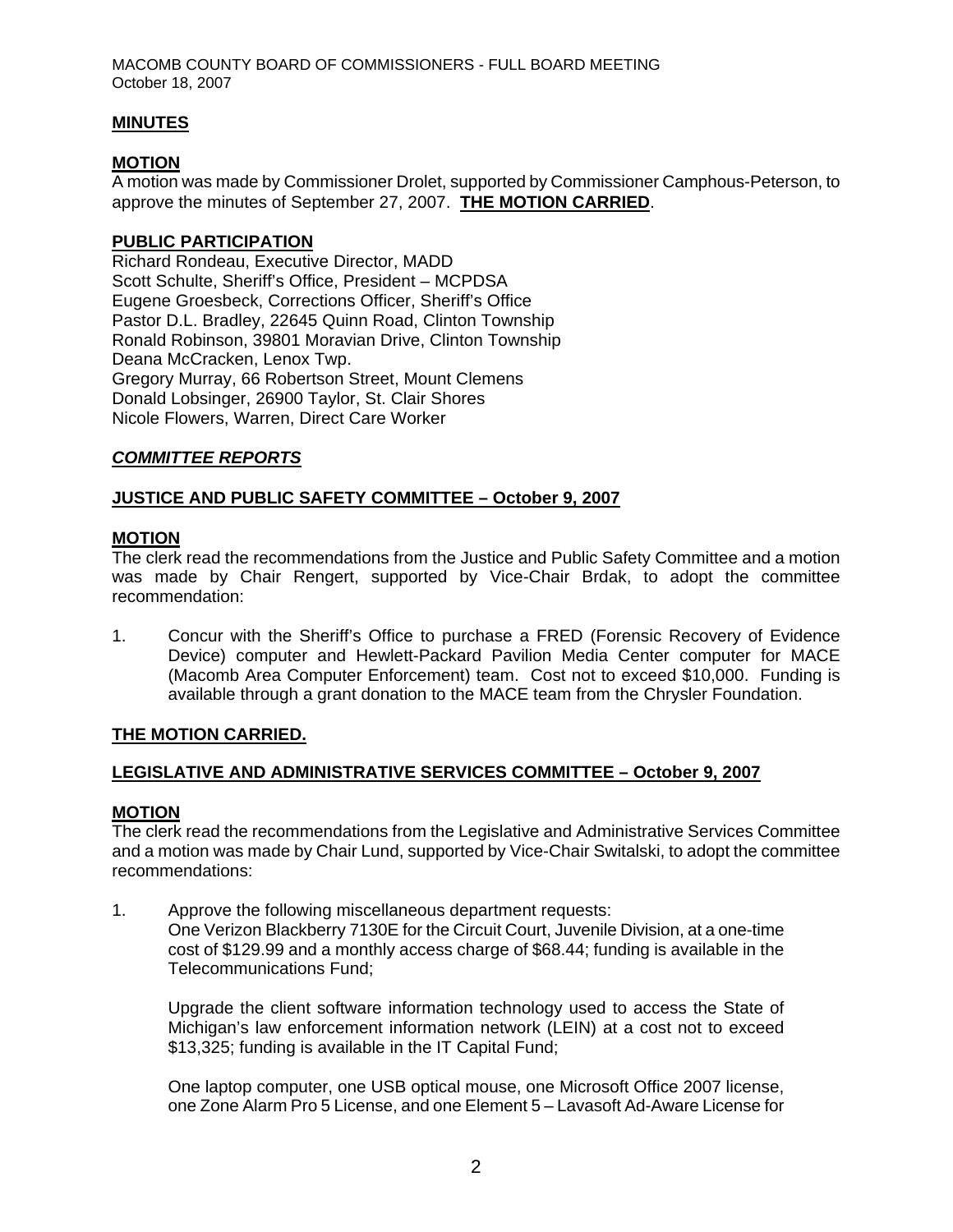the Martha T. Berry Medical Care Facility at a cost not to exceed \$1,879; funding is available in the Martha T. Berry – New Equipment account;

One laptop computer with wireless card and mouse, one Microsoft Office 2003 License, One Zone Alarm Pro 5 License, and one Lavasoft Ad-Aware for the Planning and Economic Development Department at a cost not to exceed \$1,965; funding is available in the Planning Economic Development – Area Development, New Equipment fund;

One laptop computer, one extra laptop battery, one optical mouse, one mobile DeskJet printer, one Element 5 – Lavasoft Ad-Aware license, one Zone Alarm Pro 5 license, and one GroupWise license for the Public Health Department at a cost not to exceed \$2,155; funding is available in the Public Health – Computer Projects Account;

One color LaserJet printer for the Health Promotion/Disease Control Division of the Public Health Department at a cost not to exceed \$1,185; funding is available in the Public Health – Computer Projects Account;

Software enhancements for the Sheriff's Reimbursement Collection System at a cost not to exceed \$4,250; funding is available in the IT Capital Fund;

Video hardware and equipment for the Sheriff's Office at a cost not to exceed \$5,486.60; funding is available in the IT Capital Fund;

Electronic Live Scan Fingerprint System for the Sheriff's Office at a cost not to exceed \$29,514; funding is available in the IT Capital Fund; and

Three perimeter card readers for building security for the Animal Shelter at a cost not to exceed \$6,711.67; funding is available in the Public Health Computer Project Fund.

- 2. Approve extension of the Web/J2EE Trainer/Developer Contractor for the Information Technology Department at a cost not to exceed \$25,200; funding is available in the IT capital fund. Approve the issuance of a Request for Proposal (RFP) for an Internet Service Provider.
- 3. Authorize a Request for Proposal on behalf of the County Clerk to find the cost and availability and report back to the Board with a recommendation for an innovative juror paging system that would improve the quality of jury duty for over 23,000 Macomb County jurors annually by letting them leave the jury room while waiting to be selected for courtroom service, yet keep them available for jury service.

### **THE MOTION CARRIED**.

### **OPERATIONAL SERVICES COMMITTEE – October 10, 2007**

#### **MOTION**

The clerk read the recommendation from the Operational Services Committee and a motion was made by Chair Joan Flynn**,** supported by Vice-Chair Tocco, to adopt the committee recommendations: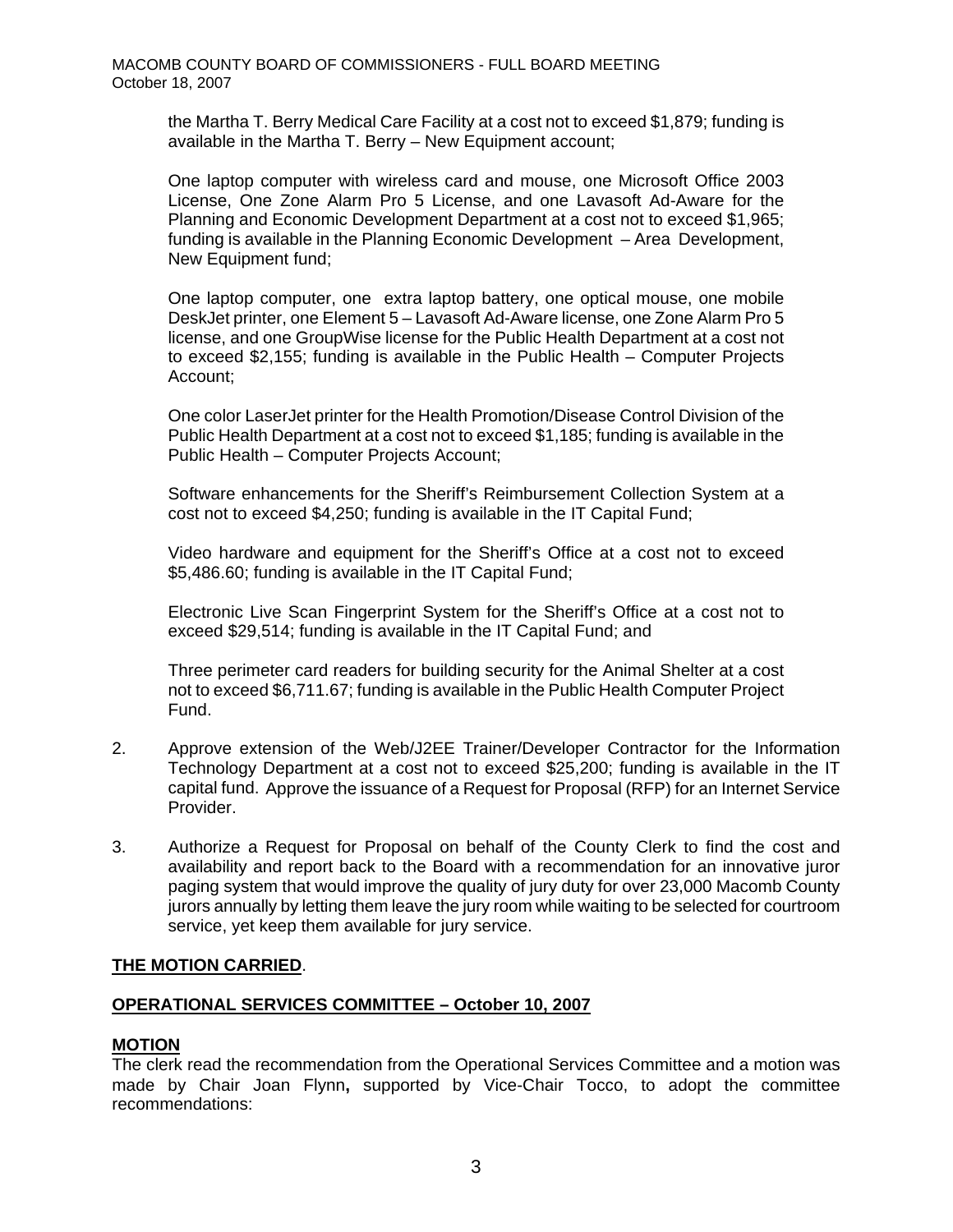1. Approve the filming of a science fiction motion picture in county facilities in Mt. Clemens as requested by Nathan Quinn, Intrinsic Film and Media, LTD., contingent upon him submitting to the Board Chairman's office for review the script that will be filmed in the building, as well as the building locations that will be used and the approximate time of day and amount of time that will be needed for filming; also, that this be reviewed by the Risk Manager and Corporation Counsel and the appropriate legal protections be set for the county and Mr. Quinn; further, that no remuneration be required (outside of actual costs to the county).

| <b>Medical Examiner's Office</b> | Bernco, Inc.                  | \$73,625.53                                   |
|----------------------------------|-------------------------------|-----------------------------------------------|
| <b>Hall Road Warehouse</b>       | Bernco, Inc.                  | 65,297.18                                     |
| <b>Court Building Plumbing</b>   | Builders, Inc.                | 47,070.00                                     |
| <b>Piping Revisions</b>          |                               | 77,400.00                                     |
| 42-2 District Court              | E. Gilbert & Sons, Inc.       | 630,815.04                                    |
| 42-2 District Court              | Partners in Architecture, PLC | 16,569.84                                     |
| <b>Public Works Building</b>     | Project Control Systems, Inc. | 42,210.00                                     |
| <b>Hall Road Warehouse</b>       | Wakely Associates, Inc.       | 8,112.00                                      |
| <b>Public Works Building</b>     | Wakely Associates, Inc.       | 1,065.35                                      |
|                                  |                               | Authorize payment for the following invoices: |

Further, funds are available in the Capital Budget.

- 3. Authorize a reduction in the annual lease payment for the cafeteria lease from \$12,412 per year to \$8,400 per year; the term of the lease would remain five years effective January 1, 2004.
- 4. Concur with the Purchasing Manager and Fleet Manager and recommend award of bid item 12-07, vehicle bid, 2008FY, to the lowest responsible bidders, per attached sheets.
- 5. Concur with the Fleet Manager and approve the following vehicle purchases: Two 2008 Ford Expeditions for the Sheriff's Department to the lowest responsible bidder, Signature Ford, Perry, Michigan, in the amount of \$51,130; funds are available in the 2008 vehicle account and

Ten 2008 Ford Crown Victoria police interceptors for the Sheriff's Department to the lowest responsible bidder, Signature Ford, Perry, Michigan, in the amount of \$200,460; funds are available in the 2008 vehicle account.

#### **THE MOTION CARRIED.**

### **HEALTH SERVICES COMMITTEE – October 11, 2007**

#### **MOTION**

The clerk read the recommendations from the Health Services Committee and a motion was made by Chairman DeSaele, supported by Vice-Chair Camphous-Peterson, to adopt the committee recommendation:

1. Endorse and support the continuation and expansion of the drinking water monitoring project and illicit discharge elimination projects as Macomb County's priorities for seeking funding and allocating match.

### **THE MOTION CARRIED.**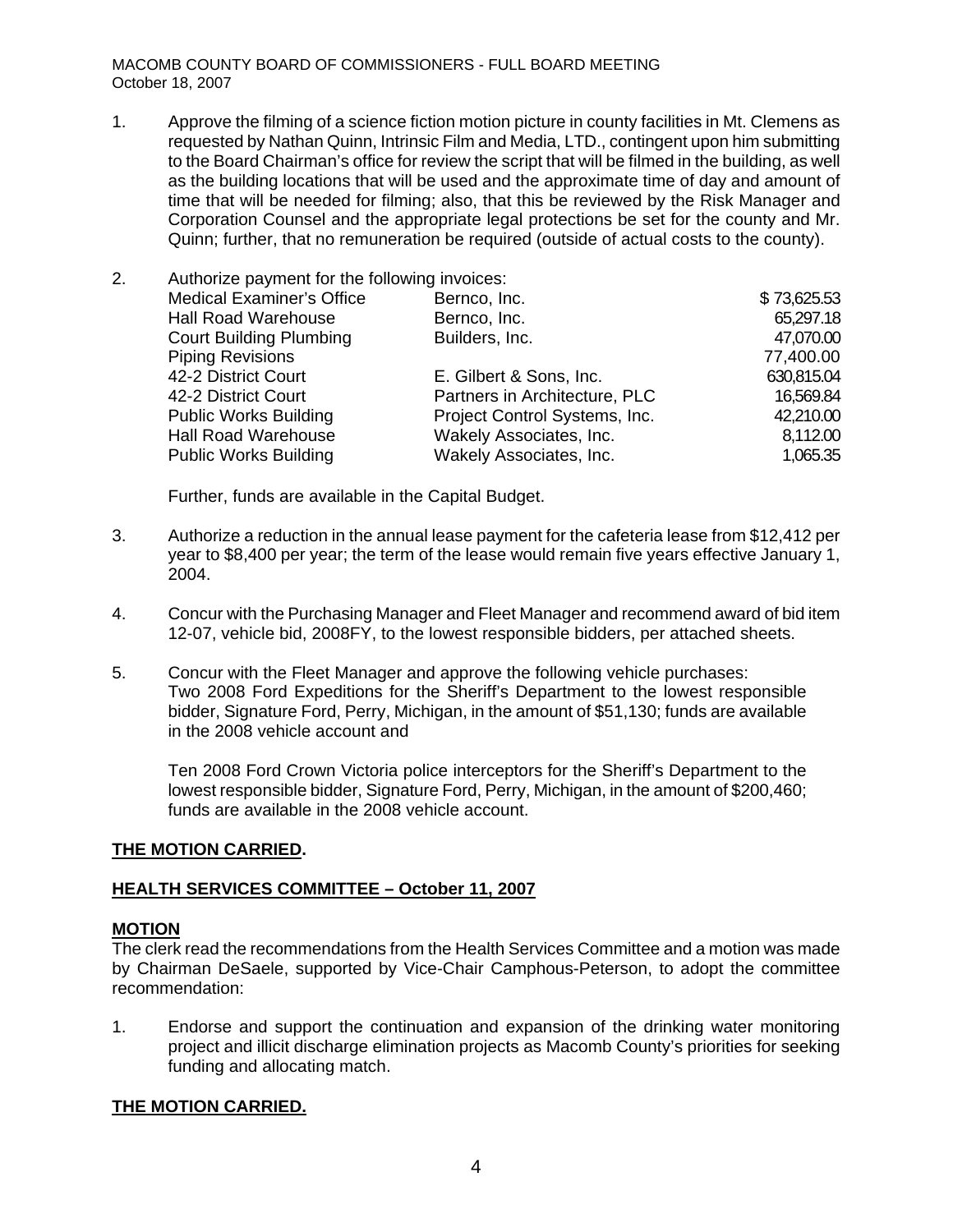### **COMMUNITY SERVICES COMMITTEE – October 12, 2007**

# **MOTION**

The clerk read the recommendations from the Community Services Committee and a motion was made by Chairman Tocco, supported by Vice-Chair Drolet, to adopt the committee recommendations:

1. Approve the following:

Authorize MSU Extension 4-H program to accept \$21,682 from the operation: Military Kids Grant from October 1, 2007 through September 30, 2008; these grant dollars originated through the U.S. Department of Army, with oversight provided from Kansas State University; this money will be utilized to hire a part-time educator to work with youth and leaders in 4-H youth development programming throughout Macomb County. Authorize MSU Extension to accept \$3,500 from the Detroit Local Initiatives Support Corporation from August 1, 2007 to July 31, 2008 for the V-8 Gateway Curb Appeal for Business (CAB);

Authorize MSU Extension to accept \$8,500 from the Detroit Local Initiatives Support Corporation from August 1, 2007 to July 31, 2008 for the V-8 Gateway Practical Home and Garden program;

Authorize MSU Extension 4-H program to accept the Local Initiative Support Corporation (LISC), Detroit's Metro Detroit Regional Investment Initiative (MDRII) grant for August 1, 2007 through July 31, 2008 in the amount of \$2,000 plus last year's carry over grant funds of \$4,211 to develop a youth leadership and community service program for high school students residing in the Van Dyke – Eight Mile Gateway area; in order to implement this program, it will require hiring one part-time program educator and

Authorize MSU Extension to renew the contract with the City of Warren for \$9,675 to provide home repair, financial management and financial counseling classes to designated families from October 1, 2007 through September 30, 2008.

2. Authorize the Macomb County Community Services Agency to receive \$570,925 from the Department of Human Services to provide weatherization client education measures for low-income families

### **MOTION TO SUSPEND THE RULES**

A motion was made by Commissioner Doherty, supported by Commissioner Brdak, to suspend the rules. **THE MOTION TO SUSPEND THE RULES CARRIED**.

### **MOTION**

A motion was made by Commissioner Doherty, supported by Commissioner Tocco, that the funds from the dinner/fundraiser by the Veterans Department, as discussed in committee, be received by the Finance Department but not disbursed to the Veterans Department until the Community Services Committee has had a chance to review the process for disbursement of those funds.

#### **THE MOTION CARRIED.**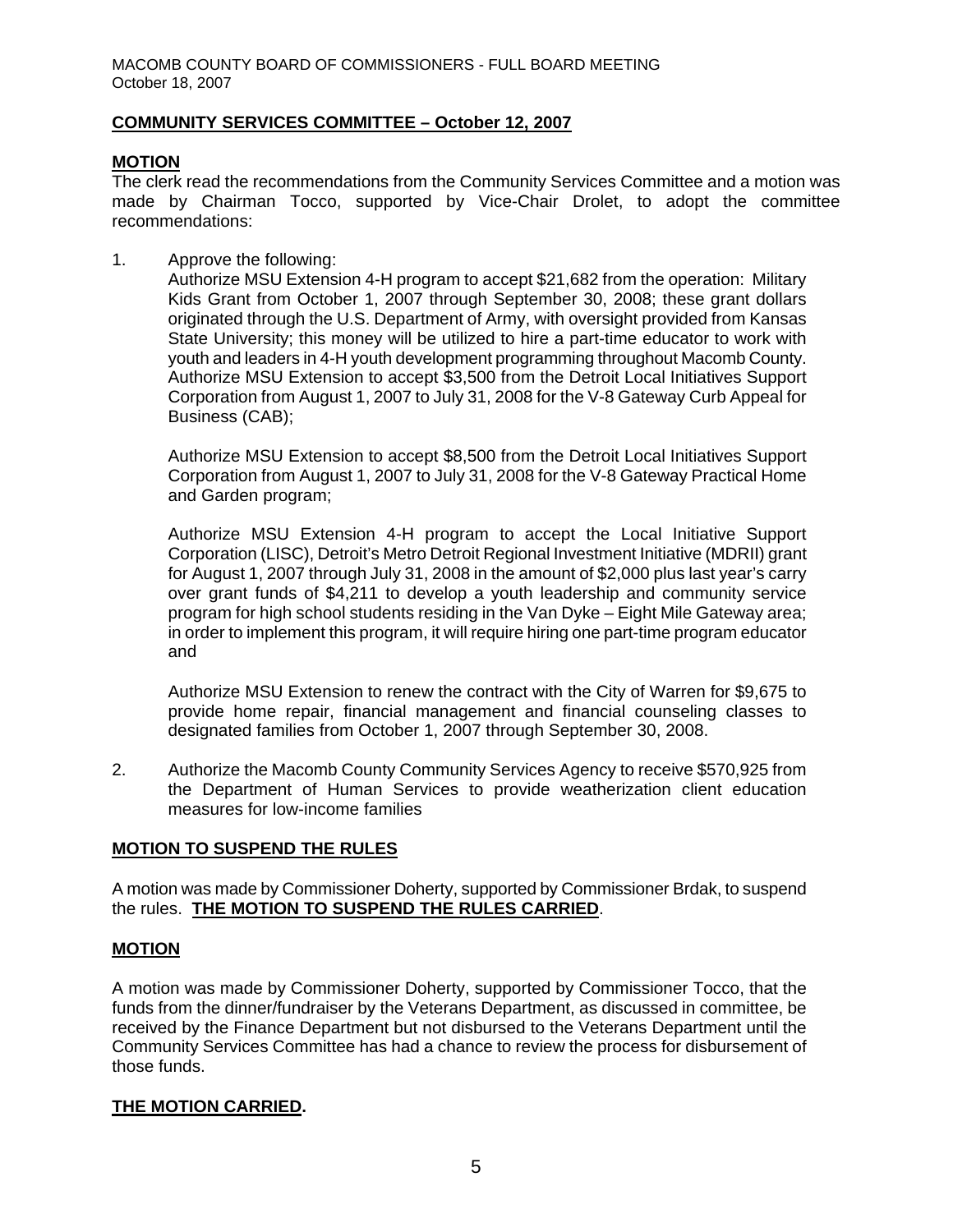### **SENIOR CITIZENS COMMITTEE – October 12, 2007**

### **MOTION**

The clerk read the recommendations from the Senior Citizens Committee and a motion was made by Chairman Gieleghem, supported by Vice-Chair Rocca, to adopt the committee recommendation:

- 1. Accept RMS Communications' three checks totaling \$668 to offset costs and expenses for elder abuse seminars: check #072228 in the amount of \$289.50, check #072559 in the amount of \$338.50, and check #072888 in the amount of \$40.00.
- 2. Accept Area Agency on Aging 1-B's FY 2007-2009 contract addendum (\$69,438 federal & state/\$17,360 local cash match) negotiated multi-year extension contractual terms for federal and state funding for Macomb County Senior Services Resource Advocacy Program.
- 3. Accept Area Agency on Aging 1-B's FY 2007-2009 contract addendum (\$36,835 federal & state/\$9,209 local match) negotiated multi-year extension contractual terms for federal and state funding for Macomb County Senior Services Legal Assistance Program.

### **THE MOTION CARRIED.**

### **PERSONNEL COMMITTEE – October 15, 2007**

#### **MOTION**

The clerk read the recommendations from the Personnel Committee and a motion was made by Chair Camphous-Peterson, supported by Vice Chair Duzyj, to adopt the committee recommendations:

1. Approve the reconfirmation of the following vacancies:

| One Computer Maintenance Clerk    | County Clerk/Register of Deeds                |
|-----------------------------------|-----------------------------------------------|
| One Teacher II-full day/full year | <b>Community Services Agency</b>              |
| One Case Manager                  | Macomb/St. Clair Employment & Training Agency |

#### **THE MOTION CARRIED.**

#### **BUDGET COMMITTEE – October 16, 2007**

### **MOTION**

The clerk read the recommendations from the Budget Committee and a motion was made by Chairman Brown, supported by Vice Chair Sauger, to adopt the committee recommendations:

- 1. Accept a State of Michigan Adult Felony Drug Court grant for the state fiscal year of 2007- 2008 in the amount of \$80,000 and approve county funding of \$210,000. The Finance Department recommends that continuation funding for this grant will be carried forward to the 2008 budget.
- 2. Approve the renewal of the Harley-Davidson Police Motorcycle Lease Program for the Sheriff's Office with ten (10) 2008 Harley-Davidsons (FLHTPI) at a cost of \$14,950. Five (5) from Motor City Harley-Davidson at \$1,990 each and five (5) (maximum available) from Town & Country Harley-Davidson at \$1,000 each. Funding available from the 2008 Sheriff's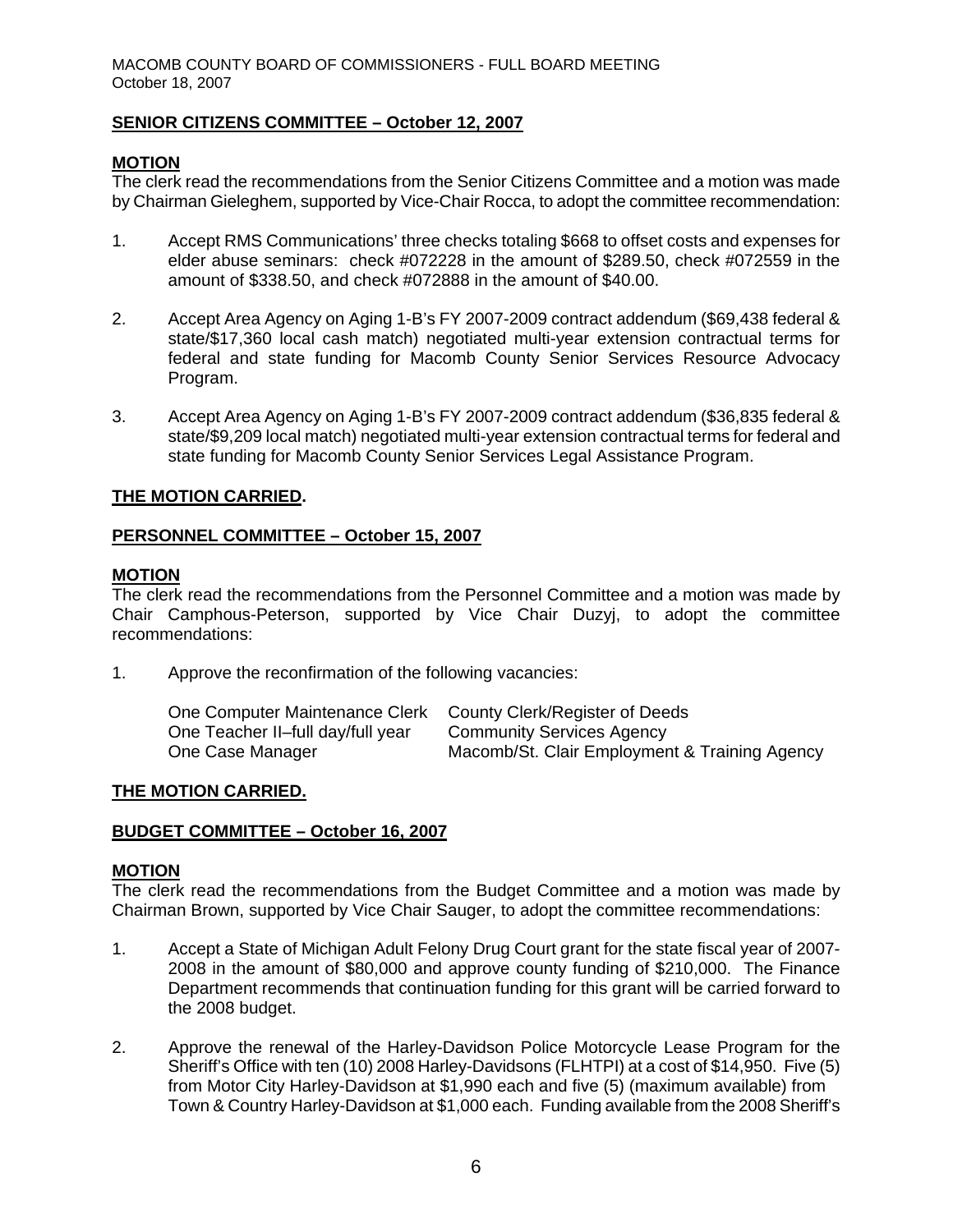Operational Budget.

- 3. Authorize the transfer of \$74,486 from the Martha T. Berry salary account (vacant resident billing coordinator) to the operating budget to cover the implementation cost of Pointclickcare in the amount of \$41,220 in 2008 and Corporate Compliance Auditing in the amount of \$33,266 in 2008. Further, that the full value of the resident billing coordinator position will revert to the general fund in 2009. Ongoing costs for Pointclickcare in 2009 and beyond to be absorbed by the Martha T. Berry operating budget.
- 4. Approve payment of \$28,000 to Ray Township from the environmental problems: Lake/River Fund as final payment for the Flood Relief project on 30 Mile Road.
- 5. Adopt the 2007 Macomb County Apportionment Report.
- 6. Approve the 2008 County of Macomb Enforcement Team (COMET) budget as approved by the COMET Board of Directors on September 11, 2007 and outlined on the October 4, 2007 memo from Captain Roberts, MCSD.
- 7. Amend the 2007 District Court Probation budget in the amount of \$2,000 to purchase drug and alcohol testing supplies. The cost of these supplies will be offset by probation fees collected from the affected probationers, at no cost to the county.

### **THE MOTION CARRIED.**

### **FINANCE COMMITTEE – October 17, 2007**

#### **MOTION**

The clerk read the recommendations from the Finance Committee and a motion was made by Chair Slinde, supported by Vice-Chair Szczepanski, to adopt the committee recommendation:

1. Approve the monthly bills (with corrections, deletions and/or addenda) and authorize payment; further, to approve the payroll in the total amount of \$10,676,102.82, with necessary modifications to the appropriations.

**THE MOTION CARRIED.** (With Torrice abstaining from bills for Torrice and Zalewski, PLLC).

#### **RESOLUTIONS/TRIBUTES**

#### **MOTION**

A motion was made by Commissioner Duzyj, supported by Commissioner Slinde, to adopt the Resolutions and Tributes in their entirety.

- Res. No. 07-87 Commending the Juvenile Justice Center School Program on their Accreditation (offered by Rengert; recommended by PED Committee on 10-10-07; copy on file)
- Res. No. 07- 90 Designating Project Area and Project District Area and RequestingAppointment of Additional Directors for the Purpose of Approving Industrial Development Revenue Bond Financing for TPA, Inc. of Warren (offered by Vosburg on behalf of Board; recommended by PED Committee on 10-10-07)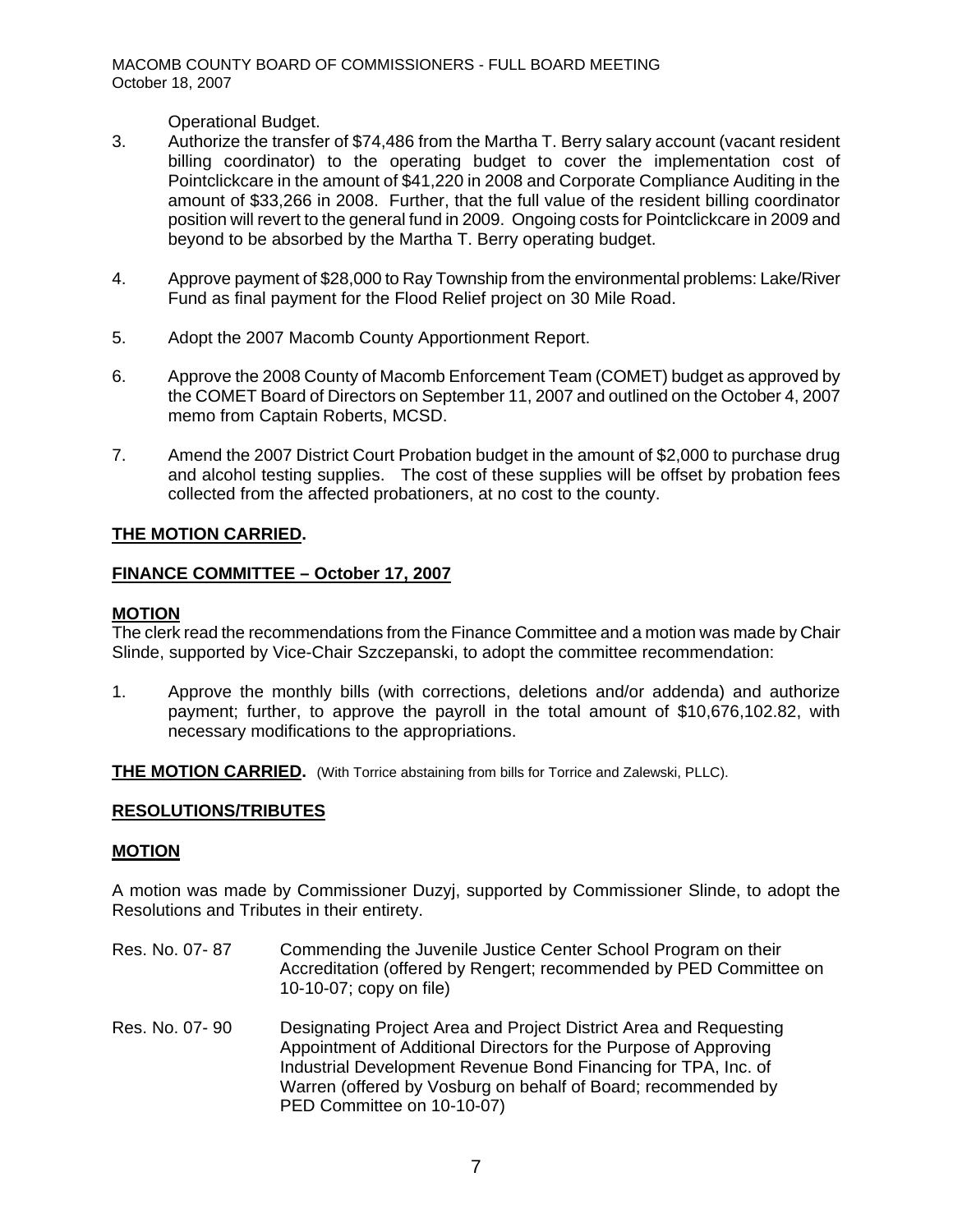| Res. No. 07-93 | Supporting the Michigan House of Representatives Bi-Partisan Water<br>Protection Package and Great Lakes, Great Michigan Coalition<br>Platform (offered by Roberts; recommended by Health Services<br>Committee on 10-11-07)                                                                        |
|----------------|-----------------------------------------------------------------------------------------------------------------------------------------------------------------------------------------------------------------------------------------------------------------------------------------------------|
| Res. No. 07-91 | Congratulating the Belgian-American Association - 80 <sup>th</sup> Anniversary<br>(offered by Gieleghem; include DeSaele; recommended by Senior<br>Citizens Committee on 10-12-07)                                                                                                                  |
| Res. No. 07-86 | Urging Opposition to H.B. 4454-4455 and S.B. 607-608 (referred to as<br>"Right-to-Work" legislation) (offered by Camphous-Peterson; recommended<br>by Personnel Committee on 10-15-07) (Record No votes from DeSaele, Drolet,<br>Lund. Vosburg abstained stating it was not at the right committee) |
| Res. No. 07-88 | Commending John Raese on Successfully Completing the National<br>Registry Emergency Medical Technician Certification Program (offered by<br>Sauger; recommended by Finance Committee on 10-17-07)                                                                                                   |
| Res. No. 07-89 | Commending Lora Jo Simpson on Successfully Completing the National<br>Registry Emergency Medical Technician Certification Program (offered by<br>Sauger; recommended by Finance Committee on 10-17-07)                                                                                              |
| Res. No. 07-92 | Congratulating the Fibromyalgia Support & Education Group – 10 <sup>th</sup><br>Anniversary (offered by Gieleghem; recommended by Finance Committee<br>on 10-17-07)                                                                                                                                 |
| Res. No. 07-94 | Commending Justin Misiuk - Eagle Scout (offered by Rengert)                                                                                                                                                                                                                                         |
| Res. No. 07-95 | Commending Trinity Land Development on the Groundbreaking for the<br>Chesterfield Towne Centre (offered by Vosburg)                                                                                                                                                                                 |

### **THE MOTION CARRIED.**

# **ITEM WAIVED BY FINANCE COMMITTEE CHAIR**

#### **MOTION**

A motion was made by Commissioner Slinde, supported by Commissioner Doherty, to approve the establishment of Ad Hoc Committee to review applications for Exemption from the Living Wage Policy.

**THE MOTION CARRIED.** (Record No votes DiMaria, Brdak, Switalski, Drolet)

### **REQUEST TO PURCHASE PREVIOUS SERVICE TIME**

### **MOTION**

A motion was made by Commissioner Camphous-Peterson, supported by Commissioner DeSaele, to approve a request to purchase previous service time by Anita Garr.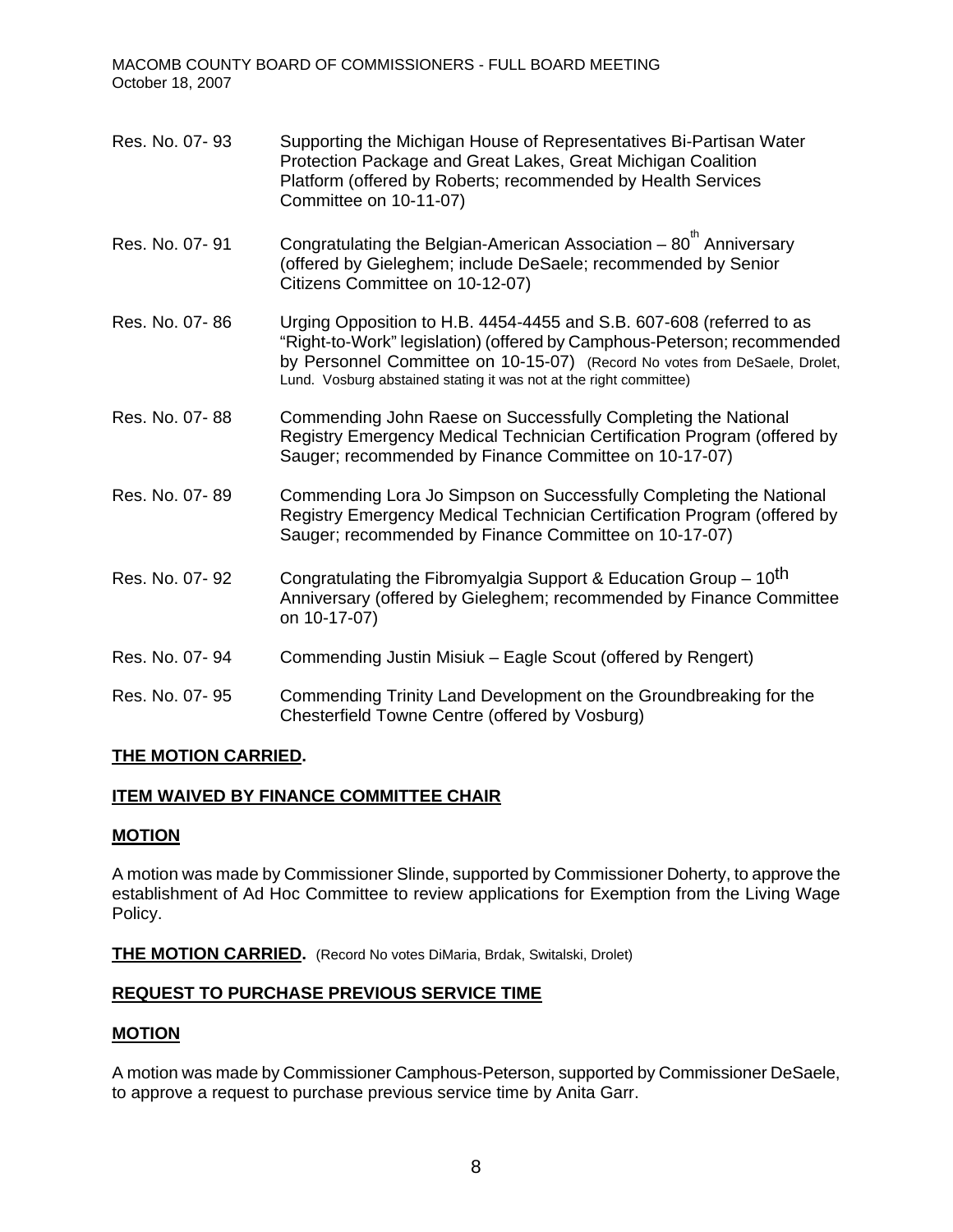### **THE MOTION CARRIED. APPOINTMENTS**

a) **Family Independence Agency Board:** 1 vacancy – 3 year term 1 Application was mailed

## **MOTION**

A motion was made by Commissioner Slinde, supported by Commissioner Doherty, to approve the appointment of Roger Facione. **THE MOTION CARRIED**.

### b) **Historical Commission:**

2 reappointments / 1 appointment 3 year terms

# **MOTION**

A motion was made by Commissioner DeSaele, supported by Commissioner DiMaria, to postpone the appointment. **THE MOTION CARRIED.** 

### **NEW BUSINESS**

Commissioner DiMaria spoke regarding Resolution A, the Living Wage Policy and Direct Care Workers.

Commissioner Sauger congratulated the Reverend appointed to the FIA Board.

Commissioner Drolet spoke regarding a fellow commissioner and bureaucracy.

Commissioners Bruley, Roberts, Lund, DiMaria and Brown spoke regarding a problem with the Veteran's Director.

### **PUBLIC PARTICIPATION**

Pastor D.L. Bradley, 22645 Quinn Road, Clinton Township Gregory Murray, 66 Robertson Street, Mount Clemens Aaron Squeo, 20211 Abrahm, Clinton Township Rev. James Thompson, Social Services Board Donald Lobsinger, 26900 Taylor, St. Clair Shores

### **EXECUTIVE SESSION TO DISCUSS CONFIDENTIAL ATTORNEY / CLIENT MEMORANDUM**

### **MOTION**

A motion was made by Commissioner Slinde, supported Commissioner Lund to enter executive session to discuss confidential attorney/client memorandum.

A roll call vote was taken with 2/3 required.

Voting Yes were: Brdak, Brown, Camphous-Peterson, DeSaele, DiMaria, Doherty, Drolet, Duzyj, D. Flynn, J. Flynn, Gieleghem, Lund, Mijac, Rengert, Rocca, Sauger, Slinde, Switalski, Szczepanski, Tocco, Torrice, Vosburg, Crouchman. There were 23 "Yes" votes.

Voting No were: Bruley and Roberts. There were 2 "No" votes.

### **THE MOTION CARRIED.**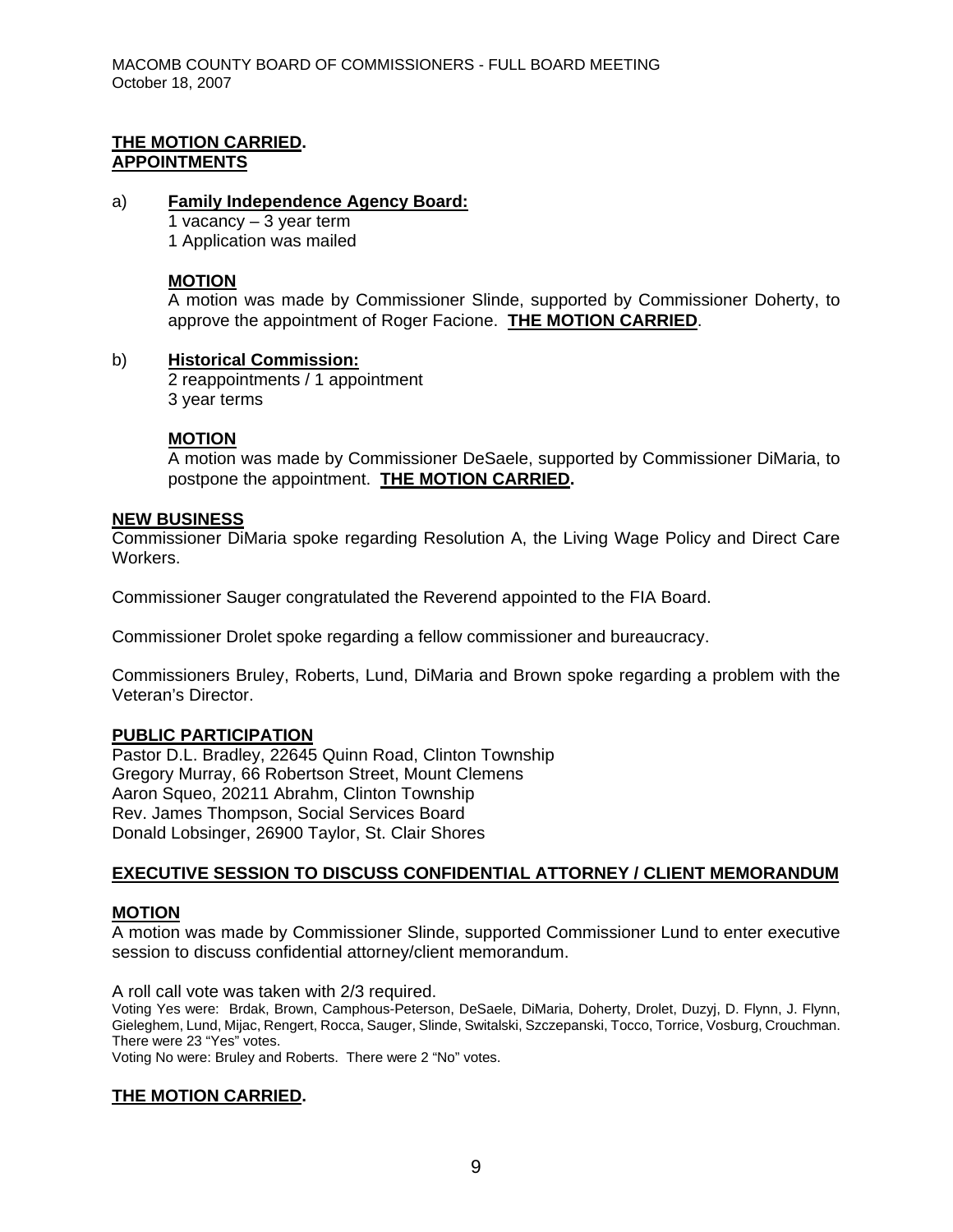In accordance with the motion, the board entered executive session at 8:30 p.m., with it concluding at 9:55 p.m.

### **MOTION**

A motion was made by Commissioner Doherty, supported by Commissioner DiMaria, to postpone the Loudermill hearing to October 29, 2007 at 9:00 a.m.

 $\ddot{\mathbf{v}}$ 

#### **THE MOTION CARRIED.**

### **ROLL CALL**

|                         |                 |                | NUI            |
|-------------------------|-----------------|----------------|----------------|
| <b>NAME</b>             | <b>DISTRICT</b> | <b>PRESENT</b> | <b>PRESENT</b> |
| Andrey Duzyj            | 1               | Χ              |                |
| <b>Marvin Sauger</b>    | 2               | X              |                |
| Phillip A. DiMaria      | 3               | X              |                |
| Jon Switalski           | 4               | X              |                |
| Susan L. Doherty        | 5               | Χ              |                |
| Joan Flynn              | 6               | X              |                |
| Sue Rocca               | $\overline{7}$  | Χ              |                |
| David J. Flynn          | 8               | Χ              |                |
| <b>Robert Mijac</b>     | 9               | X              |                |
| <b>Philis DeSaele</b>   | 10              | Χ              |                |
| Ed Szczepanski          | 11              | Χ              |                |
| Peter J. Lund           | 12              | X              |                |
| Don Brown               | 13              | X              |                |
| <b>Brian Brdak</b>      | 14              | X              |                |
| Keith Rengert           | 15              | Χ              |                |
| <b>Carey Torrice</b>    | 16              | X              |                |
| Ed Bruley               | 17              | X              |                |
| Dana Camphous-Peterson  | 18              | X              |                |
| Paul Gieleghem          | 19              | X              |                |
| Kathleen E. Tocco       | 20              | X              |                |
| Leonard Haggerty        | 21              |                | X              |
| <b>Elizabeth Slinde</b> | 22              | X              |                |
| William A. Crouchman    | 23              | X              |                |
| Sarah Roberts           | 24              | X              |                |
| Kathy Vosburg           | 25              | Χ              |                |
| Leon Drolet             | 26              | Χ              |                |
|                         |                 |                |                |

Commissioner Haggerty was absent and excused.

### **ADJOURNMENT**

### **MOTION**

A motion was made by Commissioner Slinde, supported by Commissioner Lund, to adjourn. **THE MOTION CARRIED.** 

Chair Crouchman adjourned the meeting at 10:00 p.m., until the call of the Chair.